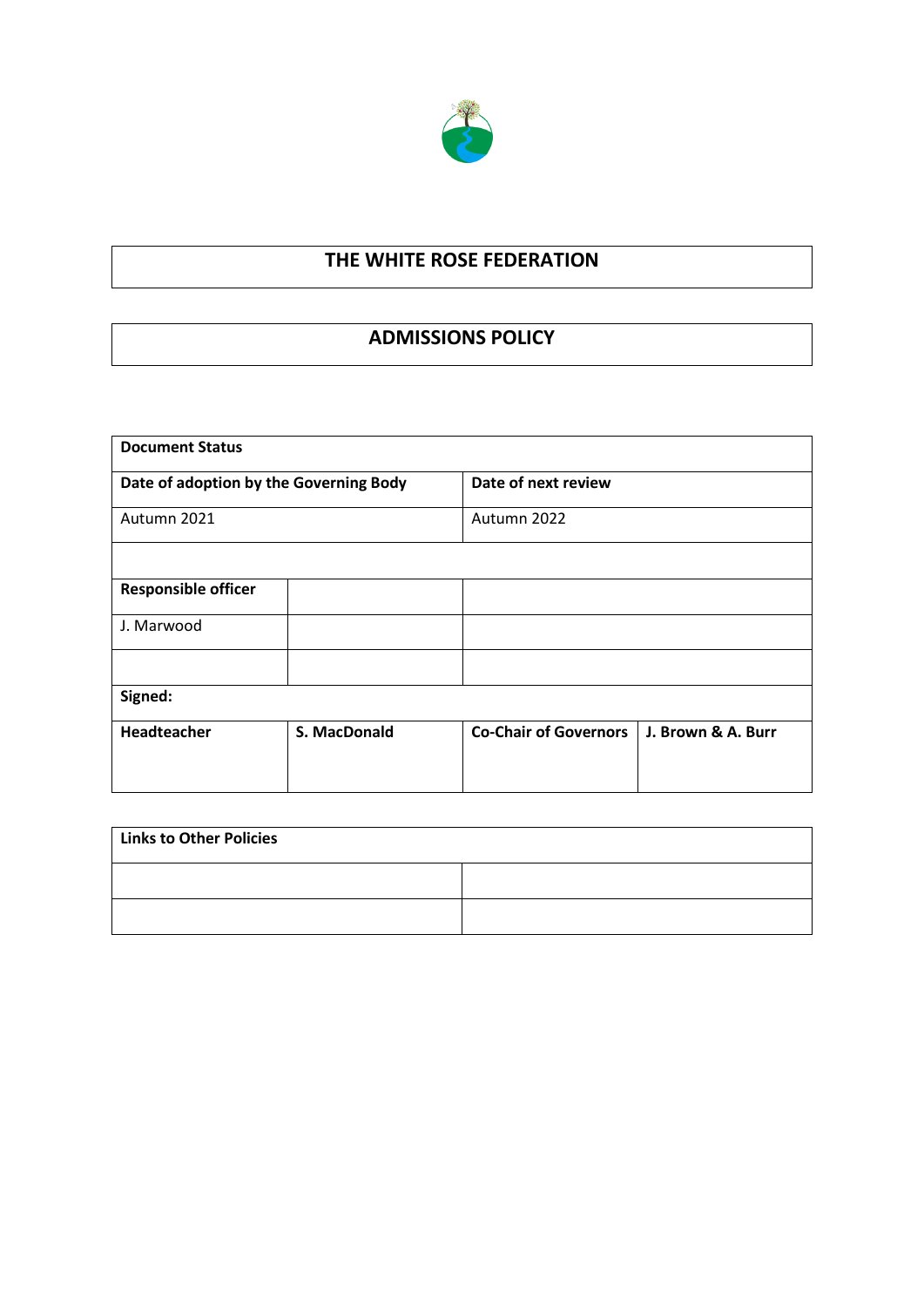## **ADMISSIONS POLICY FOR COMMUNITY AND VOLUNTARY CONTROLLED SCHOOLS FOR THE SCHOOL YEAR 2021/22**

All governing bodies are required by section 324 of the Education Act 1996 to admit to the school a child with a statement of special needs that names the school. This is not an oversubscription criterion. This relates only to children who have undergone statutory assessment and for whom a final statement of special educational needs (SEN) has been issued.

If the number of applications exceeds the Published Admission Number (PAN), after the admission of children where the school is named in the statement of special educational needs (SEN) or Education Health & Care Plan the following oversubscription criteria will apply:

| <b>ORDER OF PRIORITY:</b>                                                                                                                                                                                                                                                                                                                                                                       | Notes:                                                                                                                                                                                                                                                                                                                                                                                                                                                                                                                                                                                                                                                                                                                                                    |
|-------------------------------------------------------------------------------------------------------------------------------------------------------------------------------------------------------------------------------------------------------------------------------------------------------------------------------------------------------------------------------------------------|-----------------------------------------------------------------------------------------------------------------------------------------------------------------------------------------------------------------------------------------------------------------------------------------------------------------------------------------------------------------------------------------------------------------------------------------------------------------------------------------------------------------------------------------------------------------------------------------------------------------------------------------------------------------------------------------------------------------------------------------------------------|
| <b>Priority Group 1:</b><br>Looked after children and all previously looked<br>after children for whom the school has been<br>expressed as a preference. Previously looked<br>after children are children who were looked after,<br>but ceased to be so because they were adopted <sup>1</sup><br>or became subject to a child arrangement order <sup>2</sup><br>or special guardianship order. | This applies to all looked-after children, including<br>those who are in the care of another local authority<br>or being provided with accommodation by a local<br>authority in the exercise of their social services<br>function at the time of making an application.<br>In the case of previously looked after children, a<br>copy of the relevant documentation will be required<br>in support of the application.<br>$1$ This includes children who were adopted under the<br>Adoption Act 1976 and Children who were adopted<br>under the Adopted & Children's Act 2002.<br><sup>2</sup> Child Arrangement Orders replace residence orders<br>and any residence order in force prior to 22 April<br>2014 is deemed to be a Child Arrangement Order. |
| <b>Priority Group 2:</b><br>Children the Authority considers have special<br>social or medical reasons for admission.                                                                                                                                                                                                                                                                           | We will only consider applications on social or<br>medical grounds if they are supported by a<br>professional recommendation from a doctor, social<br>worker, or other appropriate professional. The<br>supporting evidence should set out the particular<br>social or medical reason(s) why the school in<br>question is the most suitable school and the<br>difficulties that would be caused if the child had to<br>attend another school.<br>Panels of professionally qualified people will<br>consider all applications made under priority group<br>2.                                                                                                                                                                                              |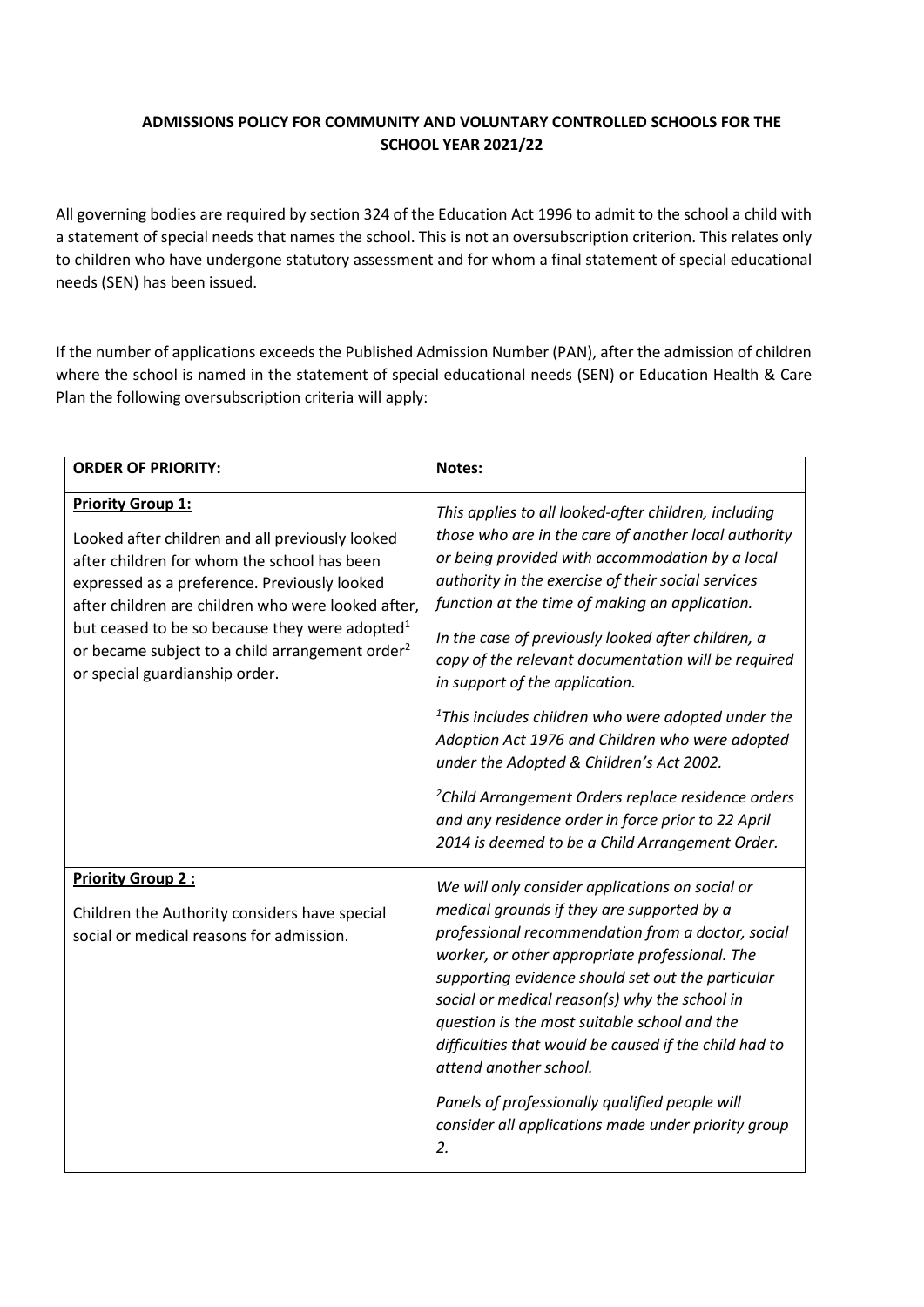| <b>Priority Group 3:</b>                                  |  |
|-----------------------------------------------------------|--|
| Children living within the normal area of the<br>school.  |  |
| <b>Priority Group 4:</b>                                  |  |
| Children living outside the normal area of the<br>school. |  |

*Children in higher numbered priority groups will be offered places ahead of those in lower numbered priority groups. All applications within each priority group will be considered equally ( i.e. all applications, regardless of order of preference).* 

### *Tie break:*

*If there are not enough places for all the children in one of these priority groups, we will give priority first to those with a sibling at the school in September 2021 (in all cases sibling refers to brother or sister, half brother or sister, adopted brother or sister, step brother or sister, or the child of the parent / carer's partner where the child for whom the school place is sought is living in the same family unit at the same address as that sibling) and then to those living nearest the school.*

*If within a priority group there are not enough places for all those with a sibling at the school in September 2021, we will give priority to those children with a sibling living nearest the school.*

*All distance measurements are based on the nearest route recognised by the County Councils electronic mapping system from a child's home address to school. The measurement is made from a fixed point within the dwelling, as identified by Ordnance Survey, to the nearest school entrance using footpaths and roads. The routes measured to determine the allocation of school places will be those recognised by the electronic mapping system used by the school admissions team.*

If the distance tie-break is not sufficient to distinguish between applicants in a particular priority group a random allocation will be used.

### **RANDOM ALLOCATION PROCEDURE**

Random allocations are necessary where:

1. There is more than one applicant ranked equally according to the published admission rules and there are insufficient places available to allocate all of the equally ranked applicants

2. This occurs where applicants are equidistant from a school because the usual method of measuring distance to the school results in two unrelated applicants having the same distance measurement.

Each random allocation event only holds for the allocation of the currently available school place. On any waiting list the remaining applicants remain equally ranked and any further place is offered as the result of a further random exercise.

In making a random allocation it is important that there is scrutiny from a person who is not involved in the allocation process.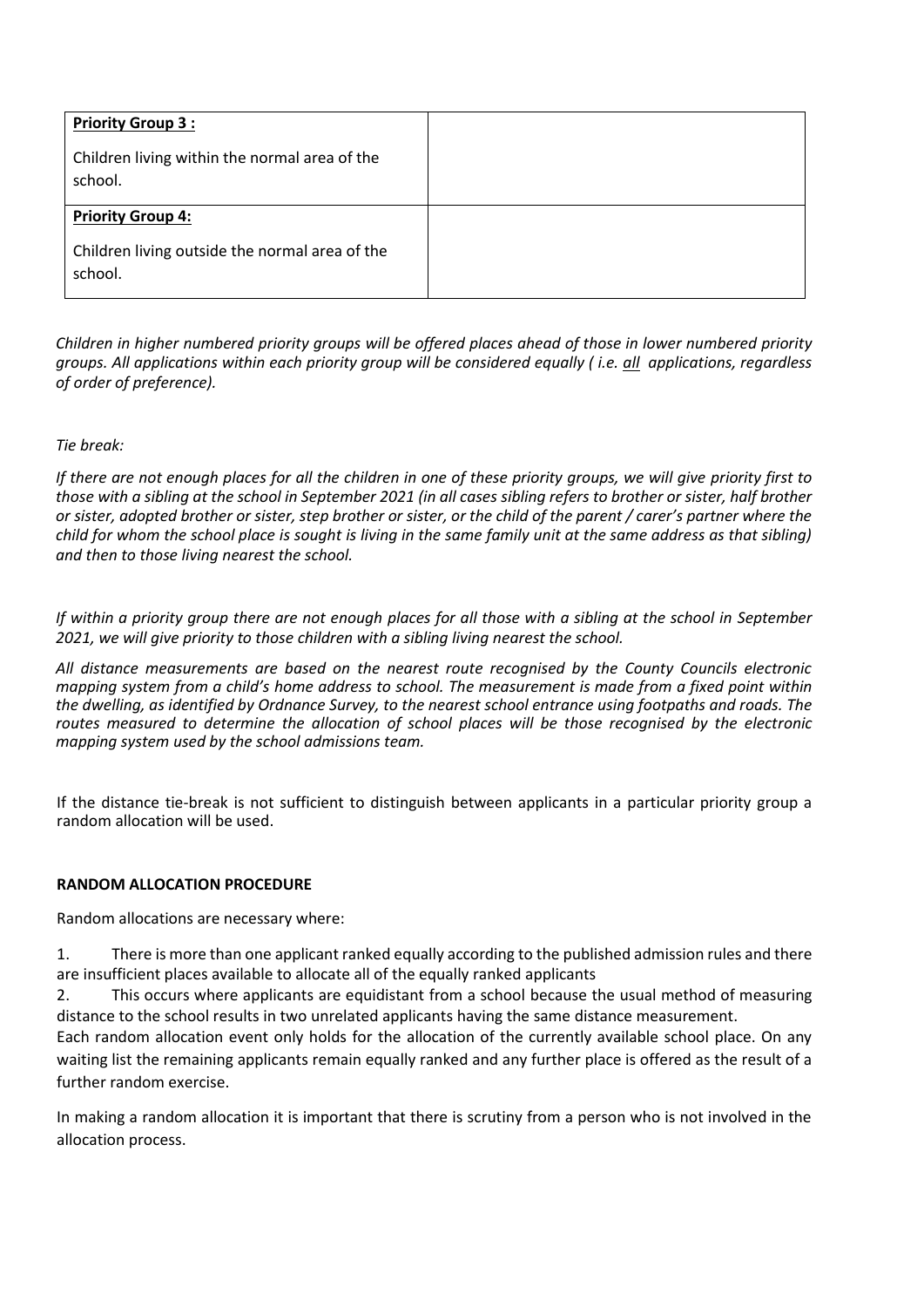#### **DEFINITION OF ROLES**

Independent Scrutineer (IS) – this is a person who ensures the process is carried out in a correct and transparent way. The IS must be independent of the school for which the allocation is to be made and also must be independent of the Council's Admissions and Transport team.

Admissions Officer (AO) – this is an officer from the Council's Admissions and Transport team who is responsible for carrying out the administration of the random allocation procedure and recording the results, under the scrutiny of the IS.

Person who makes the draw (P) – this must be a person independent of the school for which the allocation is to be made and must be a person who is not part of the Council's Admissions and Transport team.

## **PROCESS TO BE FOLLOWED – N.B. This entire process is to be carried out in sight of, and under the scrutiny of, the IS**

- 1. The AO allocates each pupil to be included in the draw a number and records it on the 'Random Allocation Cross Reference Sheet'. This is placed in a sealed envelope.
- 2. The AO prepares as many equal sized pieces of white paper as are necessary, which are numbered consecutively.
- 3. The AO folds each numbered sheet and seals them in identical envelopes, i.e. envelopes with no visibly identifiable differences.
- 4. The AO shuffles the envelopes and hands them to P who shuffles the envelopes again, picks one envelope and opens it.
- 5. The AO records the first number drawn on the 'Random Allocation Record sheet'.
- 6. If more than one place can be offered they continue to draw envelopes and record numbers until all of the available places are allocated.
- 7. The AO then opens the previously sealed envelope containing the 'Random Allocation cross reference sheet' and records the numbers drawn on the 'Random Allocation cross reference sheet', marking clearly which child(ren) has(have) been allocated a place and which have not.
- 8. Once the process has been completed, the AO, IS and P should sign and date both the 'Random Allocation Record sheet' and the 'Random Allocation cross reference sheet' in order to certify that the procedure has been carried out correctly.

*We may be able to meet your preference for a place at* a *school that does not serve the local area you live in. In this case, you will normally be responsible for travel arrangements and the costs of your child's travel to and from school.*

### **DEFERRED APPLICATIONS FOR INFANTS**

Admission authorities **must** provide for the admission of all children in the September following their fourth birthday.

Parents offered a place in Reception for their child have a right to defer the date their child is admitted, or to take the place up part-time, until the child reaches compulsory school age. Places cannot be deferred beyond the beginning of the final term of the school year for which the offer was made.

Children reach compulsory school age on the prescribed day following their 5th birthday (or on their fifth birthday if it falls on a prescribed day). The prescribed days are 31 August, 31 December and 31 March.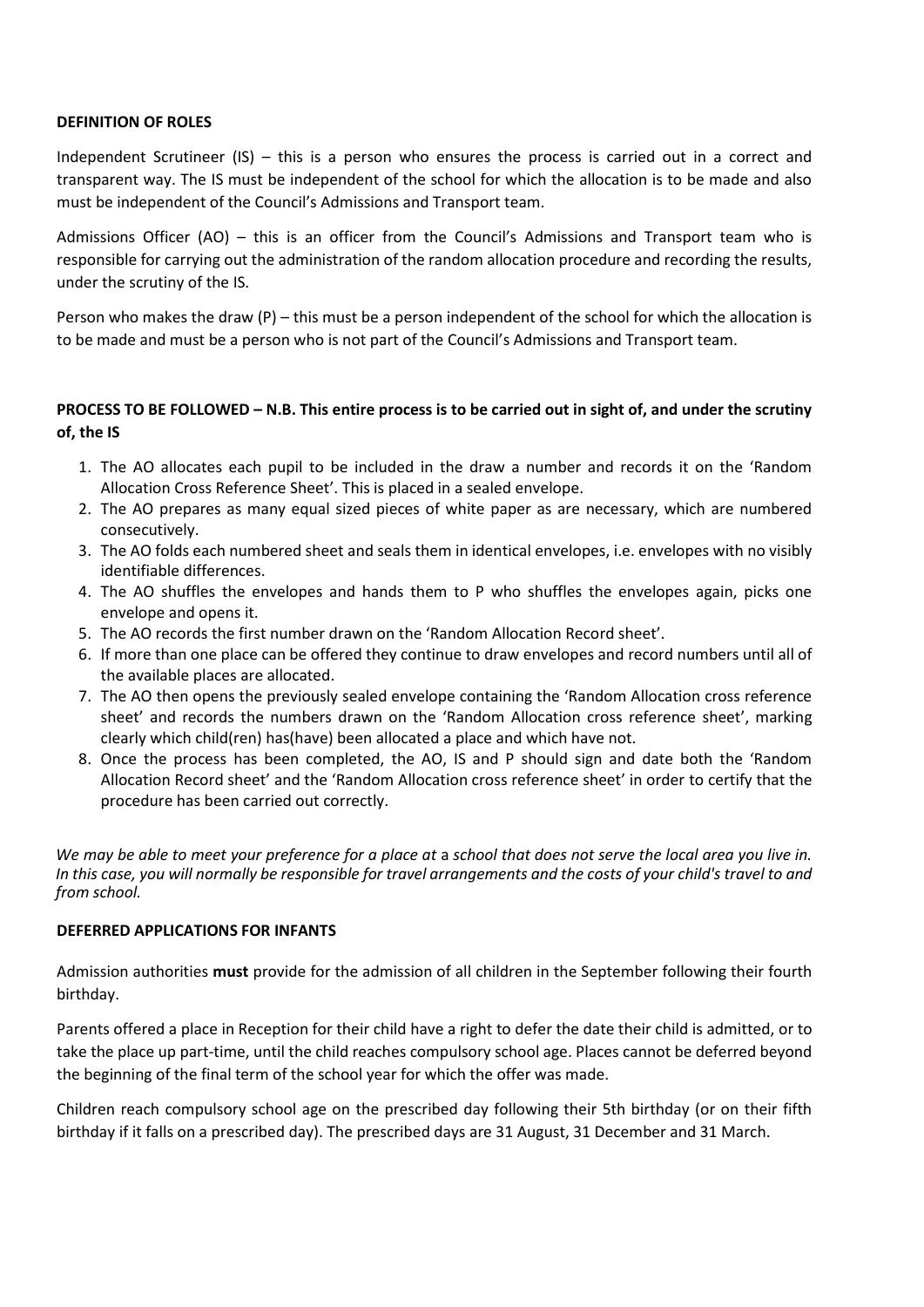#### **SUMMER BORN CHILDREN**

Children born in the summer term are not required to start school until a full year after the point at which they could first have been admitted – the point at which other children in their age range are beginning year 1. As noted above, school admission authorities are required to provide for the admission of all children in the September following their fourth birthday, but flexibilities exist for children whose parents do not feel they are ready to begin school at this point.

If you feel that your summer born child is not ready to start school in the September following his/her fourth birthday, you should still submit your application for your child's normal age group at the usual time and at the same time submit a request for admission out of the normal age group directly to the local authority. You will be advised of the outcome of your request for delayed entry prior to the primary national offer date in April 2022.

The DfE has issued non-statutory guidance, "Advice on the Admission of summer born children", which can be accessed via<https://www.gov.uk/government/publications/summer-born-children-admission> The DfE guidance states that:

> • 'It is reasonable for admission authorities to expect parents to provide them with information in support of their request – since without it they are unlikely to be able to make a decision on the basis of the circumstances of the case. This should demonstrate why it would be in the child's interests to be admitted to reception rather than year one.

> • In some cases, parents may have professional evidence that it would be appropriate for them to submit, for example, when a child receives support from a speech and language therapist. However, there should be no expectation that parents will obtain professional evidence that they do not already have. Admission authorities must still consider requests that are not accompanied by professional evidence. In such cases the supporting information might simply be the parent's statement as to why they have made their request.'

If your request is agreed, your application for the normal age group may be withdrawn before a place is offered. If your request is refused, you must decide whether to accept the offer of a place for the normal age group, or to refuse it and make an in-year application for admission to year one for the September following your child's fifth birthday.

Where your request is agreed, you must make a new application as part of the main admissions round the following year.

### **ADMISSION OF CHILDREN OUTSIDE THEIR NORMAL AGE GROUP**

The School Admission Code states that 'Parents may seek a place for their child outside of their normal age group, for example, if the child is gifted and talented or has experienced problems such as ill health. In addition, the parents of a summer born child may choose not to send that child to school until the September following their fifth birthday and may request that they are admitted out of their normal age group – to reception rather than year 1.'

When such a request is made, the local authority will make a decision on the basis of the circumstances of the case and in the best interests of the child concerned, taking into account the views of the headteacher and any supporting evidence provided by the parent. This will include taking account of the parent's views;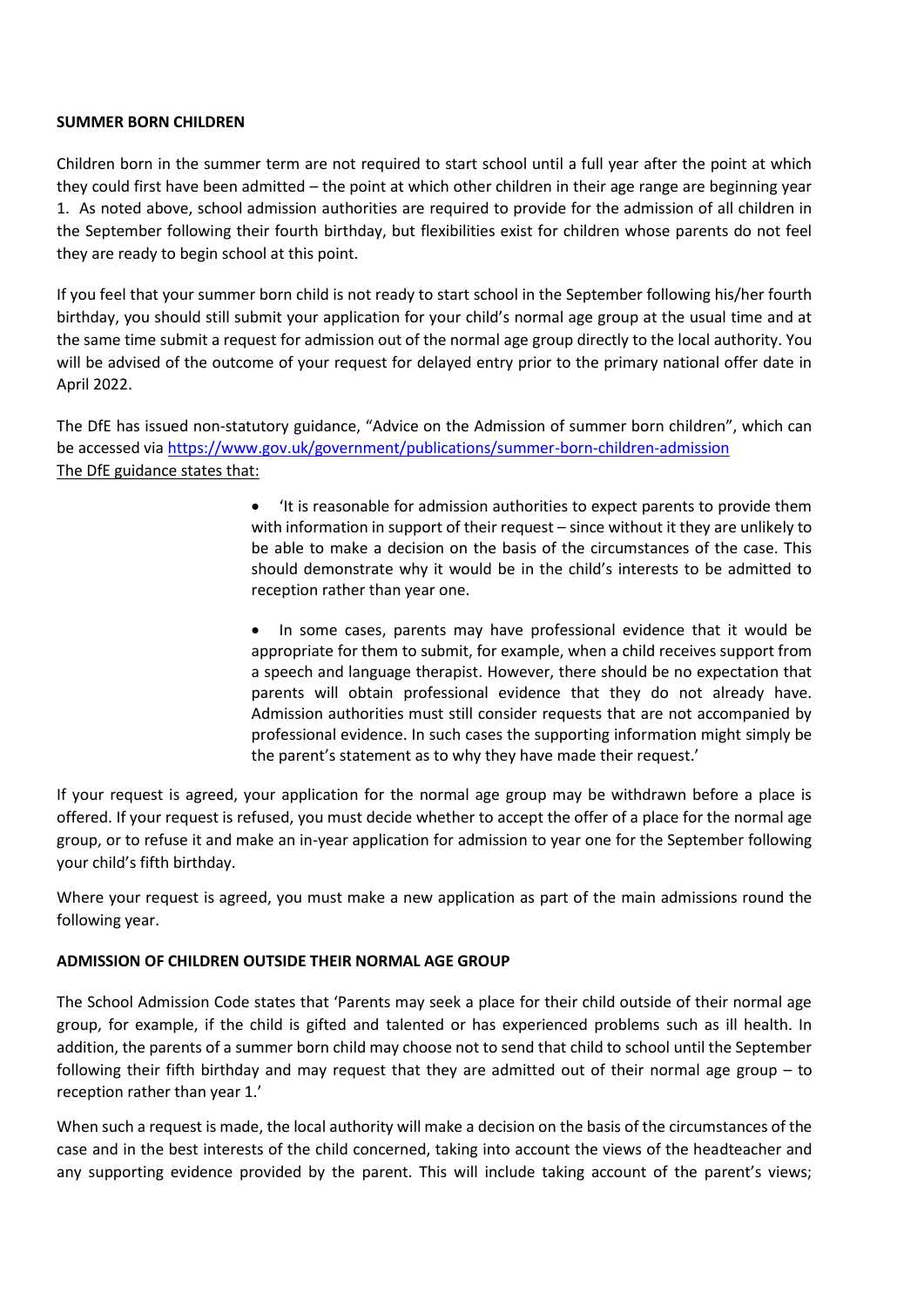information about the child's academic, social and emotional development; where relevant, their medical history and the views of a medical professional; whether they have previously been educated out of their normal age group; and whether they may naturally have fallen into a lower age group if it were not for being born prematurely. The local authority will notify parents in writing of the outcome of their request setting out the reasons for their decision. Parents have a statutory right to appeal against the refusal of a place at a school for which they have applied. This right does not apply if they are offered a place at the school but it is not in their preferred age group.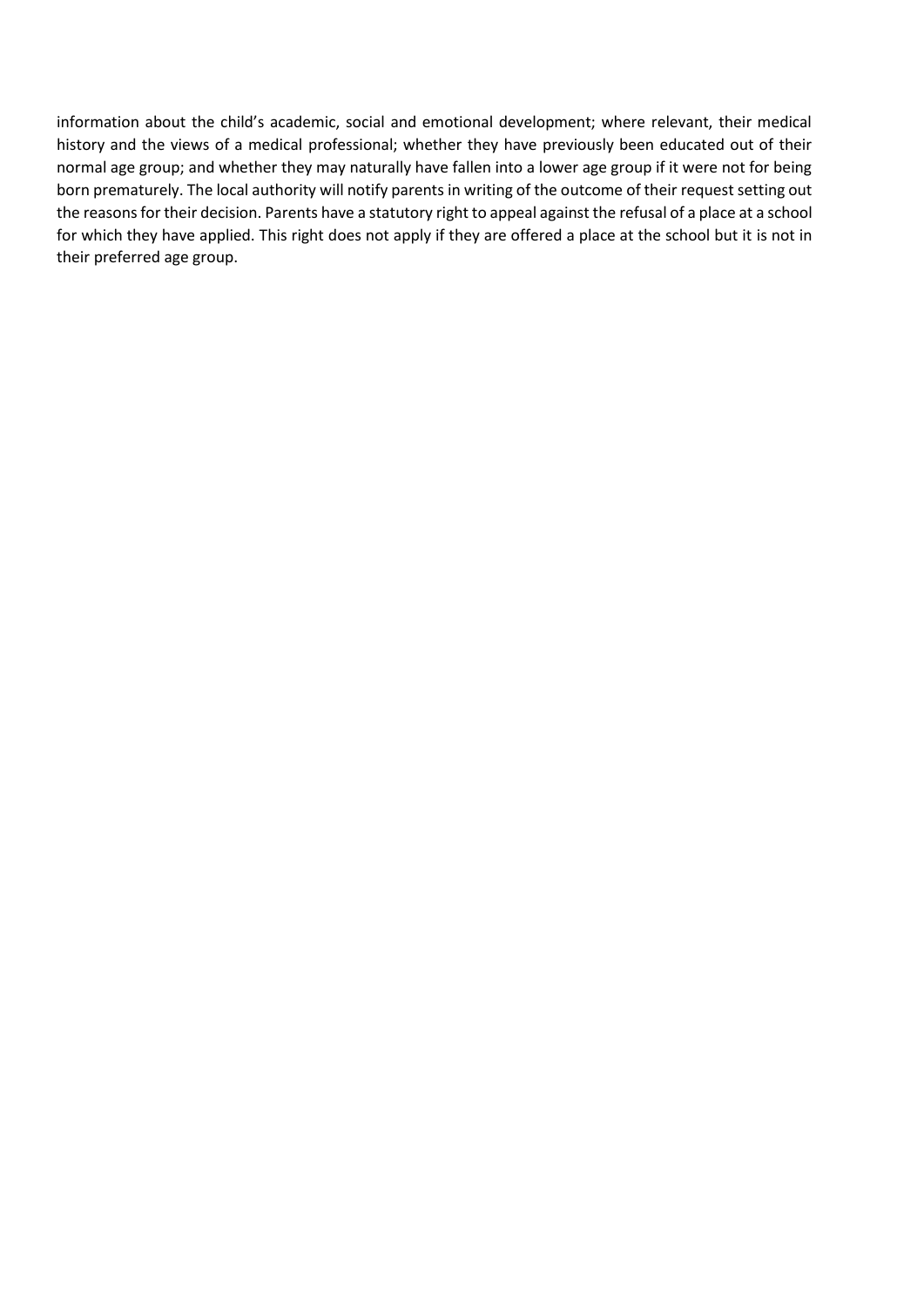# Nursery Admissions Policy for The White Rose Federation

All governing bodies are required to admit to the school a child with a statement of special needs that names the school. This is not an oversubscription criterion. This relates only to children who have undergone statutory assessment and for whom a final statement of special educational needs (SEN) or Education Health & Care Plan (ECHP) has been issued.

Where the number of applications exceeds the number of places the Governing Body will use the following oversubscription criteria to prioritise applications. **As Nursery Admissions are considered on a termly basis based on pupil's eligibility for a funded nursery place by date of birth, the priorities listed below are considered on a termly basis for new applications to nursery.**

| <b>ORDER OF PRIORITY:</b>                                                                                                                                                                                                                                                                                                                                                            | <b>Notes</b>                                                                                                                                                                                                                                                                                                                                                                                                                                                                                                                                                                                                                                                                                                                                                   |
|--------------------------------------------------------------------------------------------------------------------------------------------------------------------------------------------------------------------------------------------------------------------------------------------------------------------------------------------------------------------------------------|----------------------------------------------------------------------------------------------------------------------------------------------------------------------------------------------------------------------------------------------------------------------------------------------------------------------------------------------------------------------------------------------------------------------------------------------------------------------------------------------------------------------------------------------------------------------------------------------------------------------------------------------------------------------------------------------------------------------------------------------------------------|
| <b>First priority:</b><br>Looked after children and all previously looked after<br>children for whom the school has been expressed<br>as a preference. Previously looked after children are<br>children who were looked after, but ceased to be so<br>because they were adopted $1$ or became subject to a<br>child arrangement order <sup>2</sup> or special guardianship<br>order. | This applies to all looked-after children, including<br>those who are in the care of another local authority<br>or being provided with accommodation by a local<br>authority in the exercise of their social services<br>function at the time of making an application.<br>In the case of previously looked after children, a<br>copy of the relevant documentation will be<br>required in support of the application. ${}^{1}$ This<br>includes children who were adopted under the<br>Adoption Act 1976 and Children who were adopted<br>under the Adopted & Children's Act 2002. <sup>2</sup> Child<br>Arrangement Orders replace residence orders and<br>any residence order in force prior to 22 April 2014 is<br>deemed to be a Child Arrangement Order. |
| <b>Second priority:</b><br>Children who appear to the Admissions Authority to<br>have been in state care outside of England and<br>cease to be in state care as a result of being<br>adopted.                                                                                                                                                                                        | A child is regarded as having being in state care<br>outside of England if they were accommodated by<br>a public authority, a religious organisation or any<br>other provider of care whose sole purpose is to<br>benefit society.                                                                                                                                                                                                                                                                                                                                                                                                                                                                                                                             |
| Third priority:<br>Children who are recommended by the Director of<br>Children and Young Peoples Service, including<br>children in the care of a local authority, or by the<br>appropriate designated medical officer.                                                                                                                                                               | Note: we will only consider applications in this<br>category if they are supported by a<br>recommendation from a doctor, social worker or<br>other appropriate professional which sets out the<br>particular reason(s) why the school in question is<br>the most suitable school and the difficulties that<br>would be caused if the child had to attend another<br>school.                                                                                                                                                                                                                                                                                                                                                                                    |